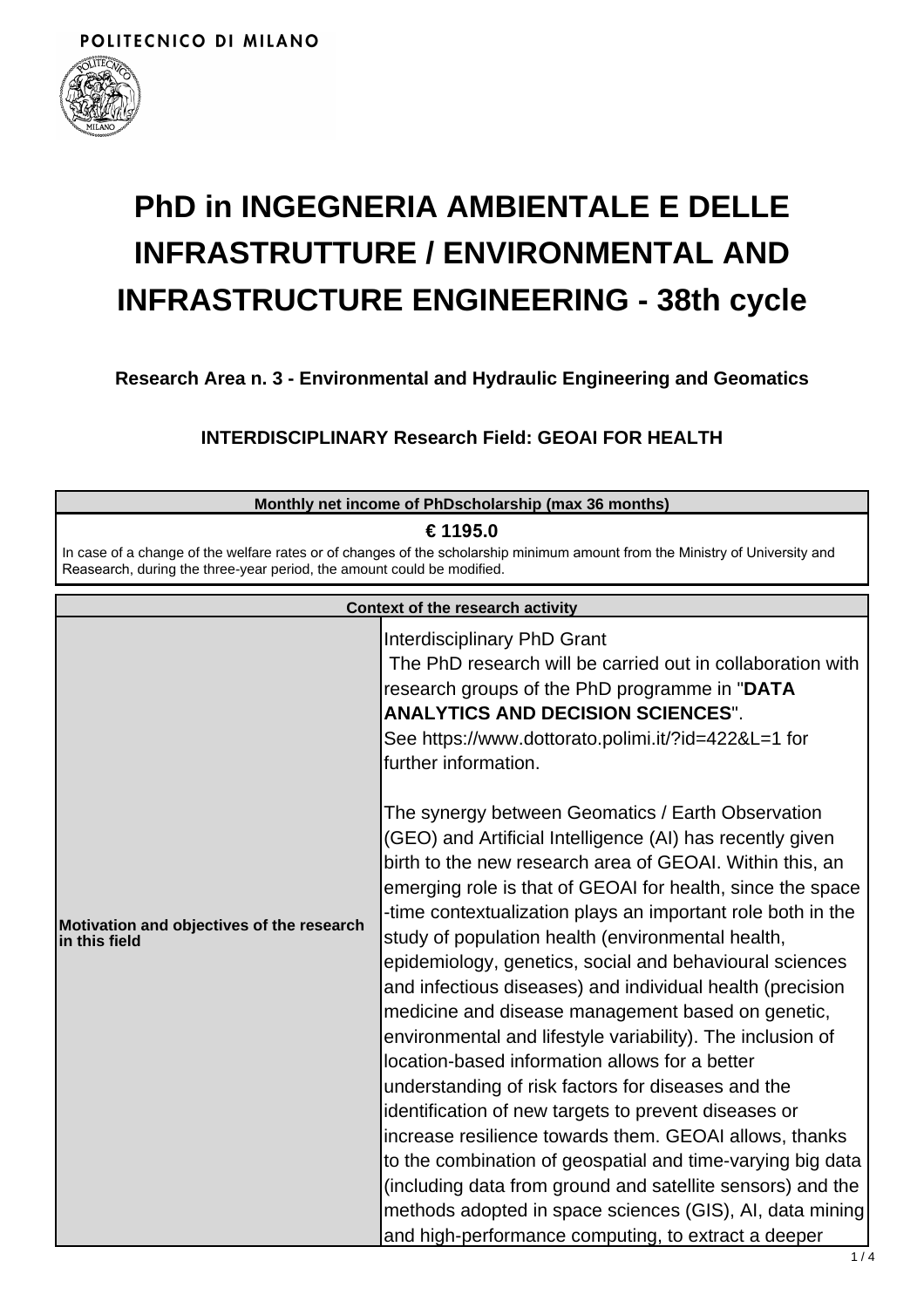

|                                                                                                | knowledge of the phenomena related to human health, as<br>well as the animal and plant world.                                                                                                                                                                                                                                                                                                                                                                                                                                                                                                                                                                                                                                                                                                                                                                                                                                                                                                                                                                                                                                                                                                                                                                                                                                                                                                                                                                                                                                                                                                                                                                                 |
|------------------------------------------------------------------------------------------------|-------------------------------------------------------------------------------------------------------------------------------------------------------------------------------------------------------------------------------------------------------------------------------------------------------------------------------------------------------------------------------------------------------------------------------------------------------------------------------------------------------------------------------------------------------------------------------------------------------------------------------------------------------------------------------------------------------------------------------------------------------------------------------------------------------------------------------------------------------------------------------------------------------------------------------------------------------------------------------------------------------------------------------------------------------------------------------------------------------------------------------------------------------------------------------------------------------------------------------------------------------------------------------------------------------------------------------------------------------------------------------------------------------------------------------------------------------------------------------------------------------------------------------------------------------------------------------------------------------------------------------------------------------------------------------|
| Methods and techniques that will be<br>developed and used to carry out the<br><b>Iresearch</b> | The innovative and motivating aspect of the research is<br>the use of geospatial and time-varying data, derived from<br>sensors that allow a space-time contextualization and / or<br>from demographic / socio-economic statistical data, and<br>data relating to human health.<br>The interdisciplinary contribution is required to combine<br>the two elements:<br>1. Collection, pre-processing and processing of geospatial<br>data (experience of the geomatics group - GISGEOLab,<br>prof. Brovelli, DICA),<br>2. collection, pre-processing and processing of data<br>relating to the health of populations and individuals<br>(experience of the bioengineering group for prevention -<br>TakeCare Lab, prof. Caiani, DEIB).<br>The data in (1) may concern, for example, surveys of<br>environmental and pollution factors, as well as of mobility,<br>starting from suitable accessible databases.<br>The data in (2) may include open access information on<br>demographic characteristics and access to certain health<br>services in each territory, as well as geo-localized events<br>related to transmissible and non-transmissible diseases.<br>Starting from the techniques of geomatic representation of<br>data (QGIS), analysis methods based on machine<br>learning will be applied to the selected scenarios for the<br>identification and quantification of health risk factors, thus<br>providing risk maps for the territory considered. Starting<br>from these maps, decision support algorithms will be<br>developed, to simulate corrective actions aimed at<br>reducing these risks, and thus support the possible<br>political decision maker. |
| <b>Educational objectives</b>                                                                  | The PhD programme in Environmental and Infrastructure<br>Engineering introduces national and international PhD<br>candidates to the research on theoretical and<br>technological key topics related to water, the environment,<br>infrastructures, geology and geomatics; characterized by<br>a strong cross-sectoral and multi-sectoral approach (see<br>https://www11.ceda.polimi.it/manifestidott/manifestidott/co                                                                                                                                                                                                                                                                                                                                                                                                                                                                                                                                                                                                                                                                                                                                                                                                                                                                                                                                                                                                                                                                                                                                                                                                                                                         |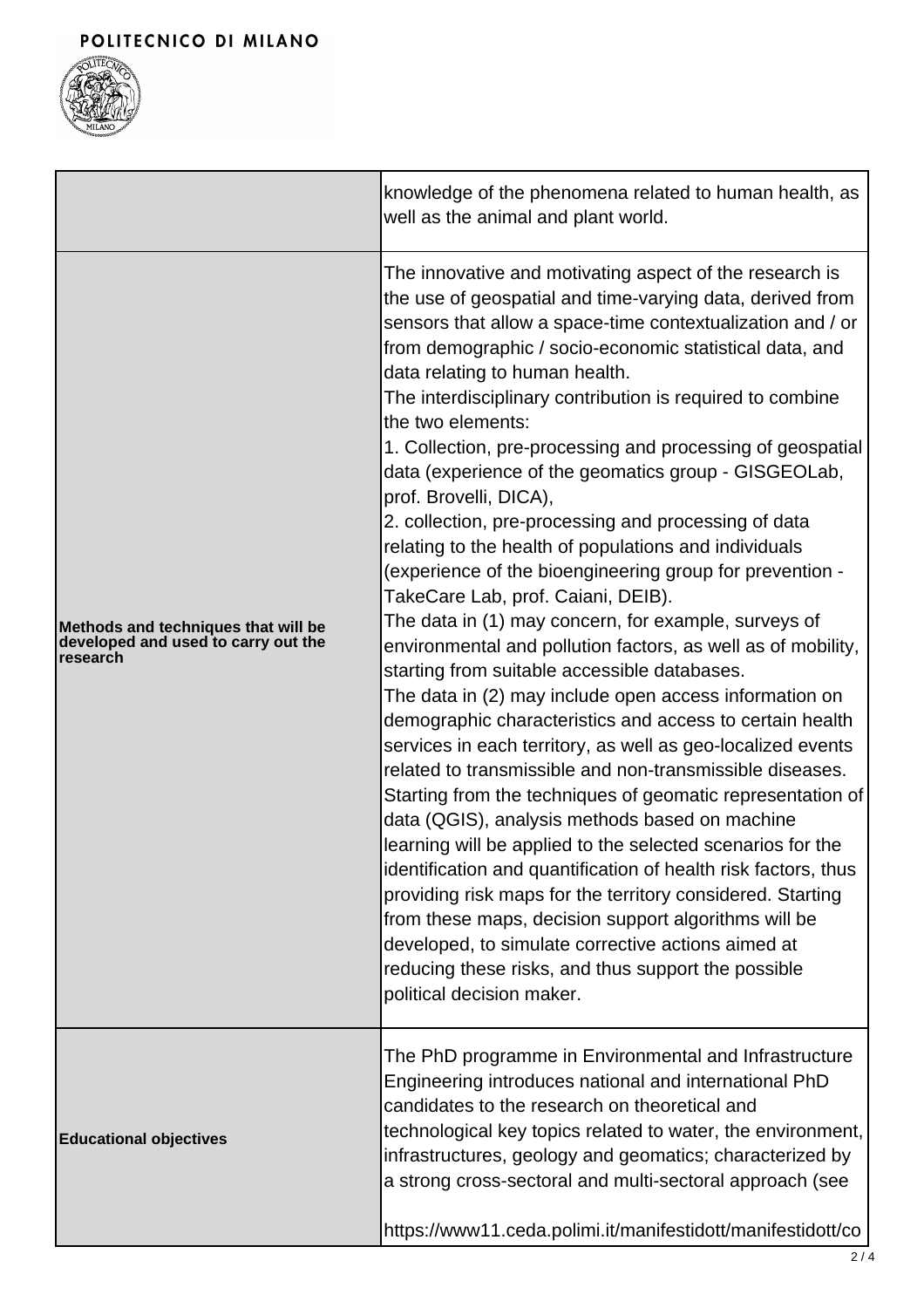

|                                   | ntroller/MainPublic.do?check_params=1&k_corso_la=137<br>8⟨=IT&_pj0=0&_pj1=9dbe03d420915b40ffa2f22f8<br>db615c8<br>for further information).                                                                                                                                                                                                                                                                                                                                                                                                                                                                                                      |
|-----------------------------------|--------------------------------------------------------------------------------------------------------------------------------------------------------------------------------------------------------------------------------------------------------------------------------------------------------------------------------------------------------------------------------------------------------------------------------------------------------------------------------------------------------------------------------------------------------------------------------------------------------------------------------------------------|
| Job opportunities                 | Typical job opportunities include working at universities,<br>research centres, public bodies, and authorities, as well<br>as private companies/industry. Small and medium-sized<br>enterprises (SMEs) may also require highly professional<br>profiles to ensure critical innovation and competitiveness.<br>A PhD in Environmental and Infrastructure Engineering<br>can provide highly qualified personnel for key positions<br>and roles in research centres, top management in Public<br>Authorities and Authorities involved in environmental<br>policy, and senior consultants for engineering companies<br>(national and international). |
| Composition of the research group | 1 Full Professors<br>3 Associated Professors<br>2 Assistant Professors<br>8 PhD Students                                                                                                                                                                                                                                                                                                                                                                                                                                                                                                                                                         |
| Name of the research directors    | Maria Antonia Brovelli, Enrico Gianluca Caiani                                                                                                                                                                                                                                                                                                                                                                                                                                                                                                                                                                                                   |

| <b>Contacts</b> |  |
|-----------------|--|
|-----------------|--|

maria.brovelli@polimi.it 02.2399.6242 https://www.gisgeolab.polimi.it/ enrico.caiani@polimi.it 02.2399.3390

https://www.deib.polimi.it/ita/personale/dettagli/116778

| Additional support - Financial aid per PhD student per year (gross amount) |       |  |
|----------------------------------------------------------------------------|-------|--|
| <b>Housing - Foreign Students</b>                                          | $- -$ |  |
| <b>Housing - Out-of-town residents</b><br>(more than 80Km out of Milano)   | $- -$ |  |

| Scholarship Increase for a period abroad |           |  |
|------------------------------------------|-----------|--|
| <b>Amount monthly</b>                    | I597.50 € |  |
| By number of months                      |           |  |